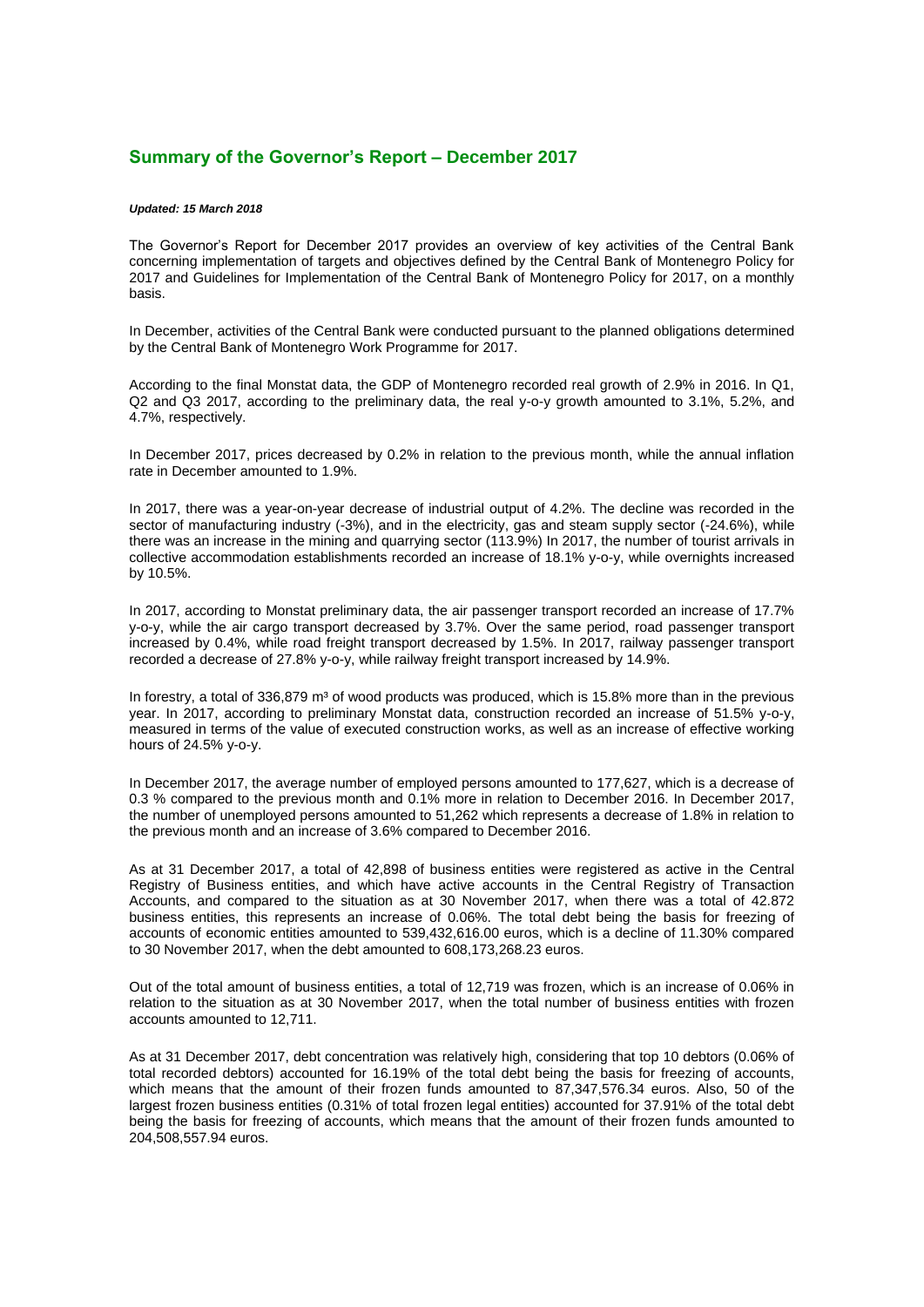At end-December 2017, total assets and liabilities increased by 1.4% compared to the previous month and amounted to 4,182.1 million euros. In terms of the structure of aggregate balance sheet of banks, total loans make up the dominate share. At end-December 2017, total loans amounted to 2,700.6 million euros, which is 0.6% lower in relation to the previous month and 11.8% higher in relation to December of the previous year.

In the structure of liabilities, deposits made up the main share of 78.1%. Total banks' deposits amounted to 3,267.2 million euros at end-December 2017 and they recorded a monthly increase of 2.5%, and an increase of 13.8% in relation to December 2016. Total capital of banks at end-December 2017 amounted to 514.7 million euros, which is a decrease of 1.8% in relation to the previous month, while there was an increase of 5.6% in relation to the corresponding period of the previous year.

In December, past due loans (without interests, and prepayments and accruals) amounted to 188.4 million euros, which is a decrease of 10.6% in relation to the previous month, while they recorded a decline of 30.5% in relation to December-2016. At end-December 2017, non-performing loans (without interests, and prepayments and accruals) amounted to 197 million euros and made up 7.3% of total loans. In relation to the previous month, non-performing loans of banks increased by 3.6%, while they recorded an annual decrease of 20.8%.

The weighted average lending effective interest rate (WALEIR) on total loans approved amounted to 6.81% at end-December 2017, which represents a monthly decrease of 0.09 percentage points, while in relation to end-December 2016 it recorded a decrease of 0.65 percentage points. The weighted average effective lending interest rate (WALEIR) on new loans amounted to 6.23% in December 2017, which represent a monthly decline of 0.27 percentage points, and a decrease of 0.04 percentage points in relation to December 2016. The weighted average effective deposit interest rate (WAEDIR) amounted to 0.69% at end-December 2017, showing a decline of 0.03 percentage points in relation to the previous month, while it recorded a decline of 0.24 percentage points in relation to end-December 2016.

At end-December 2017, reserve requirement of banks amounted to 233.6 million euros, which represents a monthly increase of 962,000 euros or 0.4%, while in relation to the corresponding period of the previous year reserve requirements decreased by 32.1 million euros or 12.1%. During December 2017, all banks allocated and maintained reserve requirements within prescribed limits. In the total allocated reserve requirement, 51.5% was allocated to the reserve requirement account in the country, while 48.5% was at the CBCG account abroad.

In December 2017, the gross insurance premium amounted to 7.3 million euros. Its structure shows the main share of non-life insurance (73.6%), while the rest referred to invoiced life insurance premiums (26.4%).

In December 2017, Montenegro Stock Exchange recorded a turnover in the amount of 4.9 million euros, through 371 transactions. The turnover was 249% higher in relation to the previous month. As at 31 December 2017, market capitalization amounted to 2,854.9 million euros, recording 1.9% increase in relation to the previous month. The MONEX index, which stood at 10,175.43 index points at end-December 2017, declined by 0.4% in relation to the previous month. The MNSE10 index amounted to 776.69 index points and decreased by 2.6% in relation to the previous month.

In December 2017, according to the Ministry of Finance estimates, Montenegrin fiscal deficit amounted to 85.2 million euros or 2% of estimated annual GDP. Source revenues of the budget of Montenegro amounted to 185.5 million euros or 4.4% of estimated annual GDP, which represents an increase of 2% in relation to the plan for December. In relation to source revenues recorded in December 2016, there was an increase of 8.8%. Budget expenditure amounted to 270.7 million euros or 6.4% of the estimated annual GDP, which is an increase of 6.5% in relation to December of the previous year, and an increase of 73.8% in relation to the plan, which can be explained by an increased dynamics of the construction of the highway Bar-Boljare.

At end-2017, according to the Ministry of Finance data, the gross government debt of Montenegro amounted to 2,627.8 million euros or 62.5% of GDP. Out of that figure, domestic debt accounted for 413.9 million euros or 9.8% of GDP, while external debt accounted for 2,213.9 million euros or 52.7% of GDP. Net government debt amounted to 60.8% of GDP.

With a view to fostering and maintaining a sound banking system, Montenegro's banking sector was subject to ongoing oversight and analysis. International reserves management was performed based on the principles of liquidity and safety. The activities regarding the Central Bank's function of a fiscal agent were performed successfully. RTGS and DNS systems availability amounted to 100% in December.